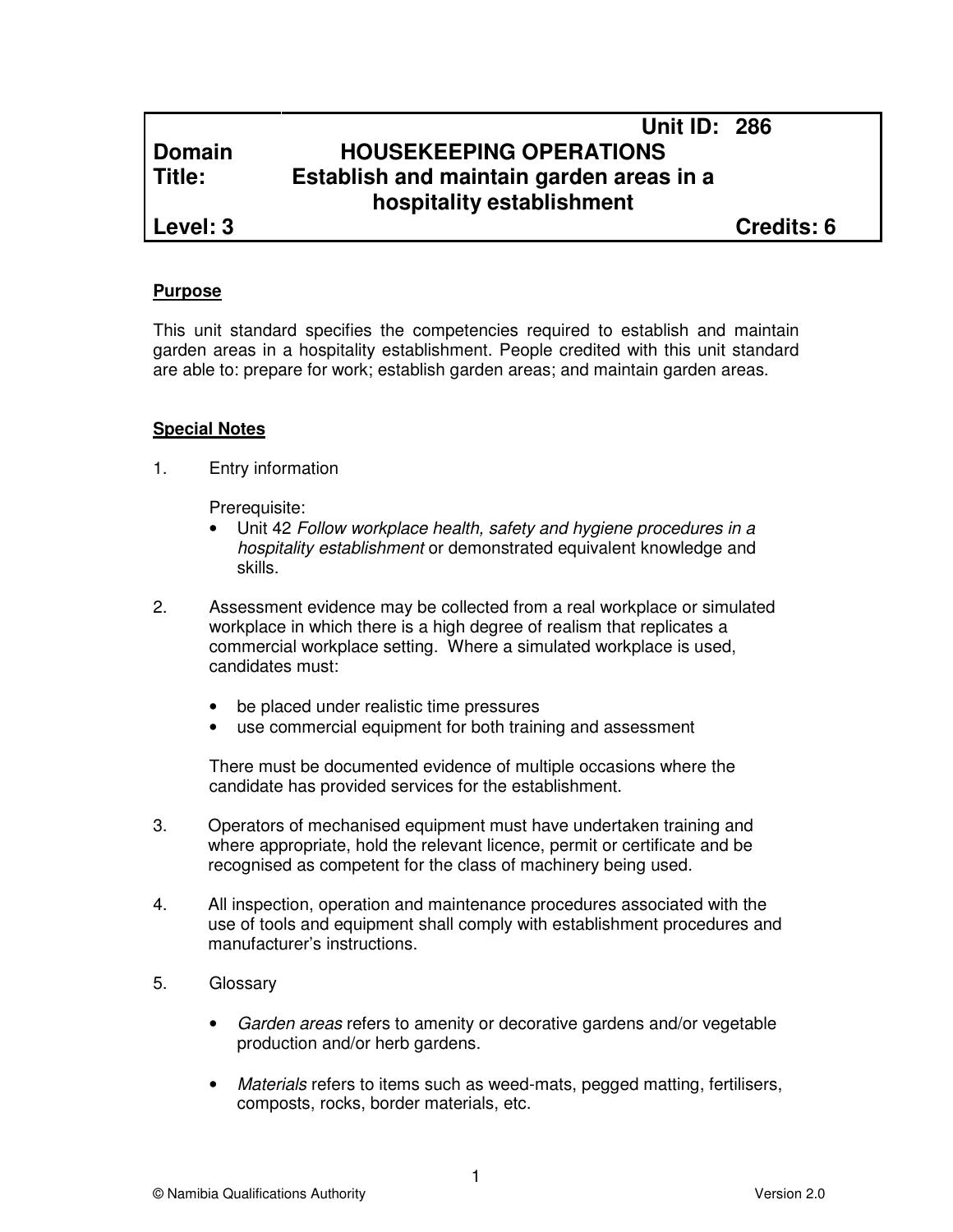- Tools and equipment refers to such things as manual and small power tools, mower, whipper-snipper, tree pruner, pick, shovels, rakes and bars, wheelbarrows, small-scale mechanical plant (such as a Bobcat), hoses, sprinklers and irrigation systems.
- Establishment requirements or procedures means any policy, procedure, or agreed requirements, either written or oral, that specifies the tasks to be performed by a worker during the normal course of his or her employment in a hospitality establishment.
- Safe working practices include day to day observation of safety policies and legislative requirements.
- Specifications refers to any, or all of the following: manufacturer's specifications and establishment specific requirements.
- 2. Regulations and legislation relevant to this unit standard include the following:
	- Labour Act No 11 2007 as amended
	- Tobacco Products Control Act No 1 of 2010
	- Nature Conservation Act No 5 of 1996
	- Forest Amendment Act No 13 of 2005
	- The Social Security Act 1994
	- Regulations relating to the Health and Safety of employees at work, 1997
	- Municipal by-laws

and all subsequent amendments to any of the above.

### **Quality Assurance Requirements**

This unit standard and others within this subfield may be awarded by institutions which meet the accreditation requirements set by the Namibia Qualifications Authority and the Namibia Training Authority and which comply with the national assessment and moderation requirements. Details of specific accreditation requirements and the national assessment arrangements are available from the Namibia Qualifications Authority and the Namibia Training Authority. All approved unit standards, qualifications and national assessment arrangements are available on the Namibia Training Authority website www.nta.com.na

# **Elements and Performance Criteria**

## **Element 1: Prepare for work**

### **Range**

Work instructions may include but are not limited to landscape establishment requirements, relevant staff and management, local government guidelines.

Environmental factors include but are not limited to work conducted in restricted spaces, exposed conditions, open environments, water, electricity.

### **Performance Criteria**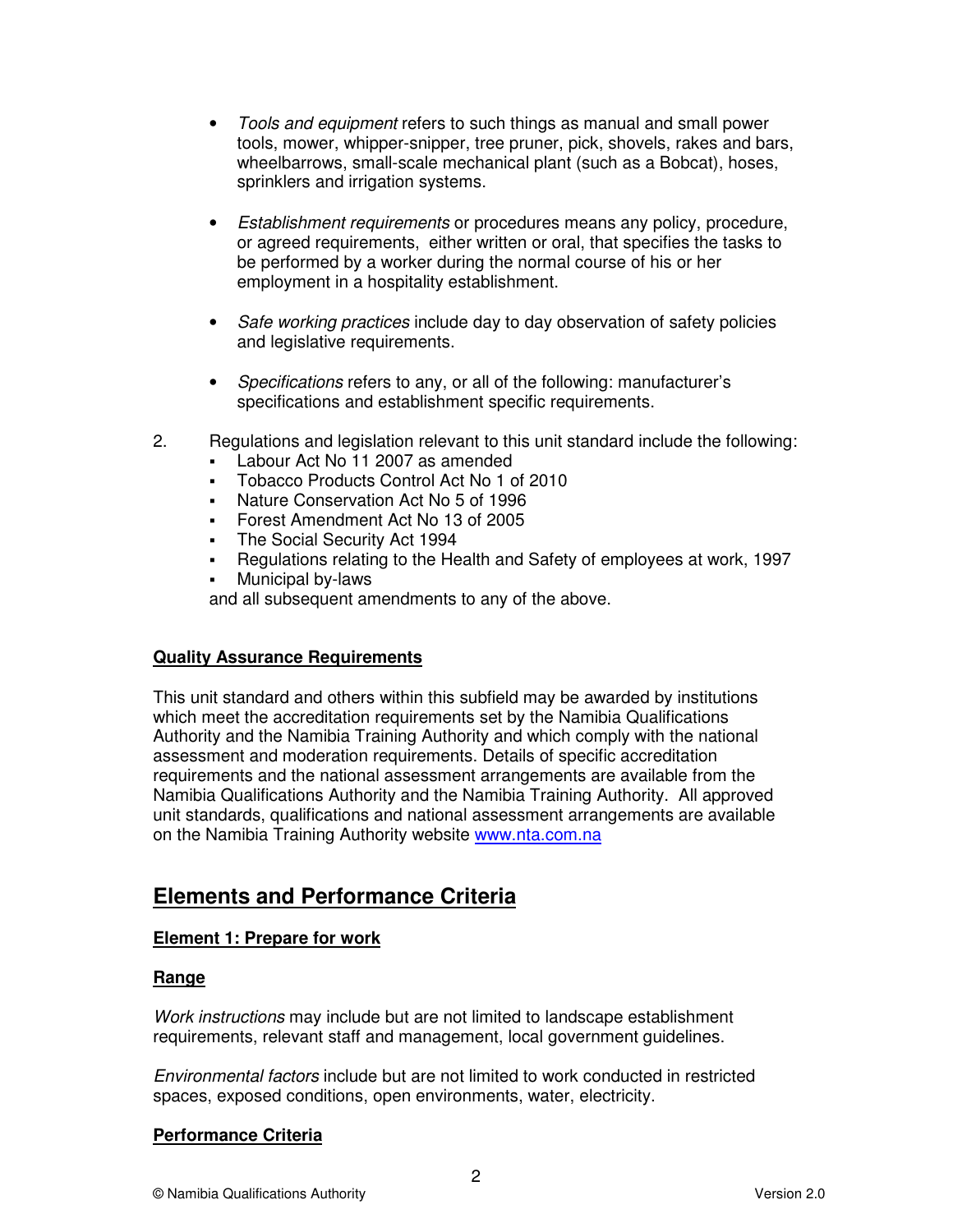- 1.1 Work instructions are analysed to identify scope of work and resources required to establish garden in line with establishment procedures.
- 1.2 Environmental protection requirements are identified and applied in line with environmental and regulatory obligations.
- 1.3 Material type and quantity requirements are identified and calculated in accordance with plans and/or specifications.
- 1.4 Tools, equipment and materials required are identified, obtained, prepared, safely handled and located, ready for use.
- 1.5 Vegetation to be removed is identified to ensure clear access to site, taking into account environmental factors and establishment procedures.
- 1.6 Safety signs and protection barriers are placed to ensure safe access to worksite in line with establishment safety procedures and with a view to minimising unnecessary inconvenience to guests.
- 1.7 Safe and efficient access to site is established to ensure safe working conditions and uninterrupted workflow and with a view to minimising unnecessary inconvenience to guests.

### **Element 2: Establish garden area**

### **Range**

Hazards may include but are not limited to wires and cables, water hose pipes, falls, slips, lifting and moving heavy objects, gardening materials (including glass, stones, metals), tools, plant and equipment, obstructions (including furniture, garden fittings and fixtures), chemicals.

Plants include but are not limited to grass, creepers, flowers, shrubs, trees, potted plants, herbs and vegetables (both seeds and transplants).

Ancillary services may include but are not limited to water articulation and irrigation, electrical services, mowing, gardening services.

Unexpected situations may include but are not limited to unexpected weather conditions, equipment malfunction, safety problems, animals, reptiles and pests.

#### **Performance Criteria**

- 2.1 Potential hazards and safety risks are identified and minimised in line with establishment procedures.
- 2.2 Unwanted vegetation and any illegal plants, waste and materials are removed and disposed of in line with establishment procedures.

2.2 Any earthworks and excavations are carried out safely in line with job requirements.